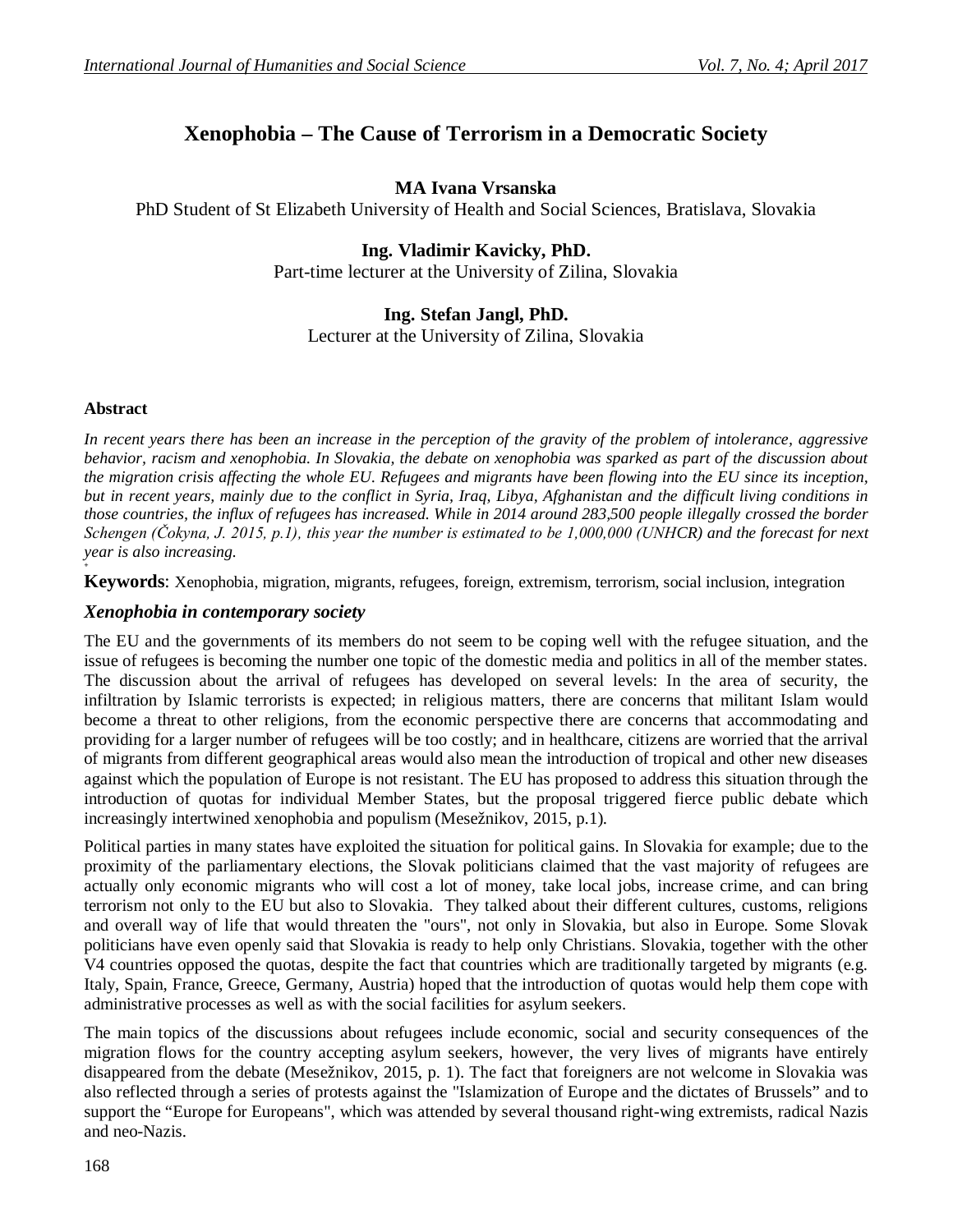The right-wing groups are attacking the liberal democratic governments and minority groups in order to create pressure so that such minority groups are either deported or degraded, or receive just limited civil rights and freedoms (Kavický, V. et al. 2015, pp. 135-136). The most radical protesters in Bratislava caused clashes with the police, attacked foreigners as well as Slovaks who expressed disagreement with their opinion and interrupted a prestigious cycling race that was taking place at the same time. It should be noted that in this crowd there were not only Slovak anti-immigration movements, but also groups from the Czech Republic, Poland, Hungary and Austria, mainly from the ranks of neo-Nazis.

These marches are painting an increasingly clearer picture of "White Europe" against "colored parasites" (Mesežnikov, 2015, p. 2) not only from the Slovak perspective, but also from the perspective of other EU countries. To what extent is Slovakia and the EU resistant to xenophobia which could lead to the development of extremism, crime and terrorism? Another line of support for xenophobia is religion where mostly fundamentalist religious groups seek to promote their beliefs and strongly oppose other religions that are perceived as a threat to the country and the world (Kavický, V. et al. 2015, p. 132).

#### *Xenophobia - the origin, characteristics and causes*

The word xenophobia comes from the Greek word "Xen" or "Xenos", which means foreign, unknown or different, and the word "phobia", which means fear, hatred or resentment towards the unknown because the unknown is inexplicable and therefore dangerous and hostile. In this case, the definition of foreign could be used in the reference to the self-identification of individuals or groups meaning socially and ethnically foreign person. In today's modern sociology the term xenophobia is linked to inter-ethnicity, describing relations between the socalled "original" and "foreign" ethnic groups. Fear of foreigners and its impact is therefore directly related to ethnocentrism, i.e the attitude that one group is superior to another (Yakushuko, O. 2009, p.44).

Such an attitude in the state or social groups can cultivate hatred among people or communities based on ethnic, social or religious differences.

There are various types of xenophobia, which can be divided into:

• ethnic and racial phobia - discrimination and prejudice against other races or ethnic groups, for example: whites vs. blacks, anti-Semitism, etc.

• religious phobia - fear, discrimination and prejudice against believers of another faith, for example. Islamophobia

• phobia toward groups of people with different social, cultural, physical or natural features. This group includes many other specific phobias, for example: phobia of migrants, phobia of handicapped people, sexism etc. The number of these phobias are growing in social crisis situations, when the fear of the unknown is escalating (Dichek, 2014, p. 217).

However, many international organizations, organizations defending human rights and sociologists use the word xenophobia in praxis to describe anti-immigration sentiments. This article will therefore use the word xenophobia in relation to the prejudice and hatred against immigrants (Yakushuko, O. 2009, p.44).

Xenophobia is closely linked to nationalism and ethnocentrism, terms that can be characterized by a belief that one ethnicity or nationality is superior to others. Authors like Esses, Dovidio, Semenya, and Jackson found that individuals or groups that combine national identity with nativism (the belief that citizenship is acquired by birth) and is not based on cultural and civil standards (i.e. not based on a voluntary commitment to public institutions of the competent State) tend to have stronger negative views on foreigners (Yakushuko, O. 2009, p.45). Watts combines xenophobia and its discriminating properties with situations where there is a danger to a personal or collective level. A good example may be: the domestic population feeling threatened because immigrants are taking their jobs. Such sentiments may result in political xenophobia, which is the wish of the domestic population groups to create laws or practices that would openly discriminate against foreign nationals.

Xenophobia is often linked to economic or political instability that forces the residents of the fragile states to move, in another words migrate to countries that can protect their lives and where they can earn more for themselves and their families. Such migration of large numbers of people raises fears and concerns in the local population, either for economic reasons - namely, that their home country does not have as many economic resources, or for ethnic and cultural differences. In such cases, the anti-immigration sentiments are often considered acceptable, either as a blame laying tactic or because they are perceived to be based on reasonable fears of the domestic population. In the media and among the population questions such as this are often raised: Should the state first take care of the indigenous population or immigrants? (Yakushuko, O. 2009, p.45).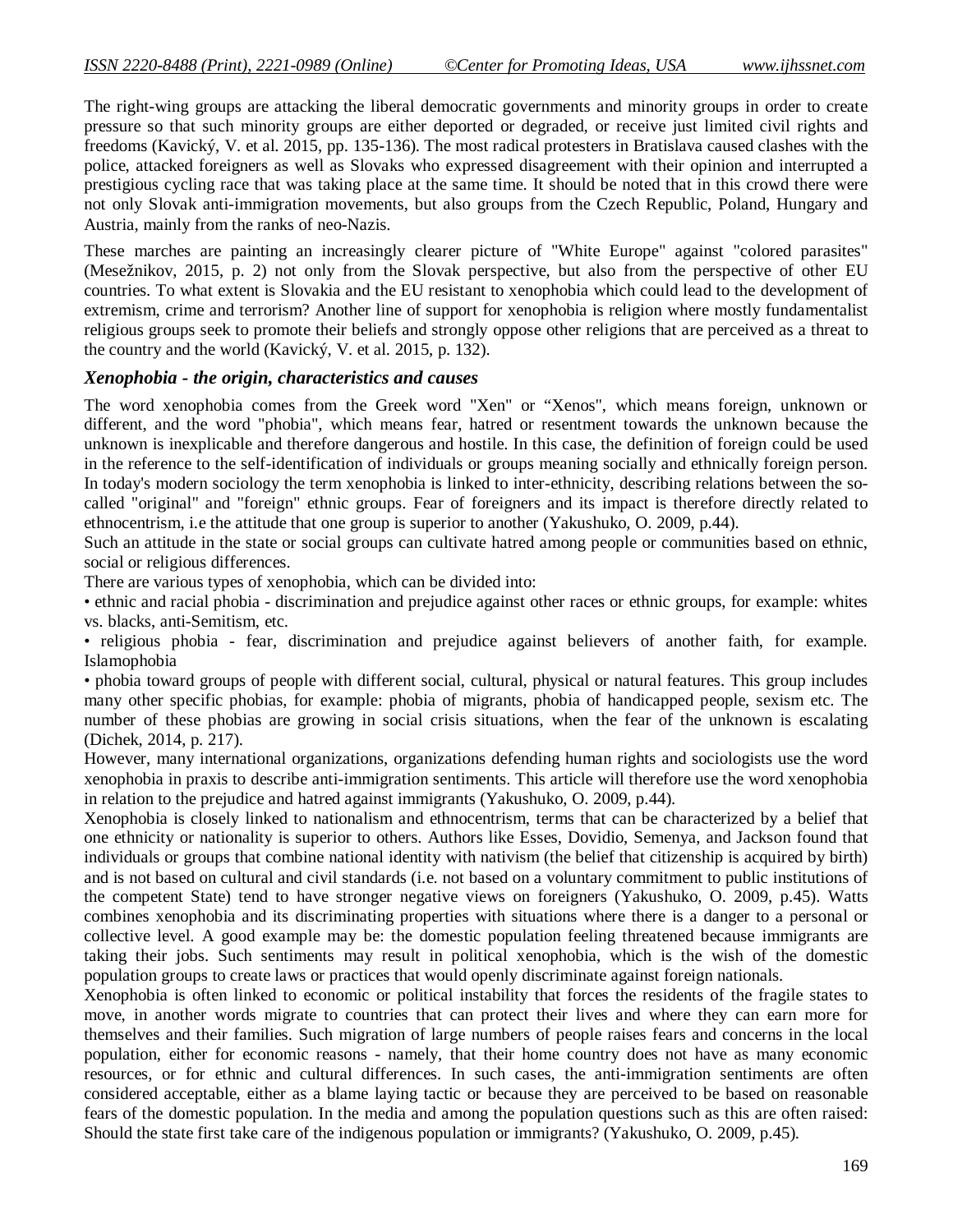Xenophobia is caused by the fear and prejudice against the unknown. On this basis, there are four main divisions of the origin of prejudice:

• A real risk - political or economic threat to the domestic populations caused by foreigners (e.g. foreigners will take all the jobs)

• Symbolic risk - risks resulting from different values, religion, ethics, etc.

• Intergroup anxiety and negative stereotypes - avoiding awkward interaction between domestic and foreign populations

Fear and prejudice lead to permanent neuroticism, which is on behavioral levels often manifesting as aggression, less frequently as depression or melancholy / hopelessness. On this basis, two forms of expression of xenophobia can be observed:

• Latent or hidden (depression, for example: the Jews bought the whole world, blacks are taking everything from us)

• Open (aggression, for example: I will beat someone up)

Psychological instinct (fear) influenced by ideological ideas that are based on "xenophobia from above", supported by the state, are developing and morphing for example into strict migration policies that limit migration waves, require tighter controls etc. It creates negative stereotypes and images of the foreign as an uncivilized barbarian, creating the need to maintain an ethnically "pure" nation and safeguard the interests of indigenous peoples that are often anchored in laws disadvantageous to the immigrants - typical of Western states (Dichek, 2014, p. 185).

## *The impact of xenophobia on the society*

Feelings of hostility towards immigrants can have far-reaching consequences not only for migrants themselves, but also to the society in which these feelings are based.Images of immigrants as uncivilized barbarians, criminals or rapists are often presented in the media, thus creating and reinforcing existing stereotypes in society. Contradictory expectations of native populations leave immigrants puzzled: Immigrants are considered to be a danger for the local society especially when they gain prestigious jobs because by doing so they take this opportunity from the domestic population.

However, if an immigrant does not work, and only receives state social benefits, the domestic population accuses the migrant of burdening the economic and social benefit system. The indigenous population often expects immigrants to assimilate and completely abandon their culture. Such a requirement, however, can leave the migrant cultural confused and may lead to his/hers isolation, since they will naturally want to keep at least some aspects of their culture (Yakushuko, O. 2009, p.45). Prejudice, discrimination and hostility have a very negative impact on the psychological health and development of foreigners who can and often do suffer from various anxiety, depression and other psychological disorders that can lead to suicidal tendencies or to radicalism. Immigrants, for example. those who find themselves at Europe's borders who do not have access to basic food, hygiene and psychological support, who feel hostility and discrimination after the sorrowful journey to Europe and are disappointed with the EU attitude towards them, may feel that they have nothing to lose, and are an easier recruitment target for radical groups which are able to provide not only material support but also a sense of "belonging and meaning of life." This will pose a threat not only to migrants themselves but also to the local society. The most common targets of such attacks are the symbols of the country, places with large concentrations of indigenous peoples, and the political leaders and other personalities that subscribe to xenophobic policies.

## *Terrorism as a potential result of an increase in xenophobia*

If xenophobia, discrimination or hostility towards immigrants in the country where they live are not severely condemned, radical neo-Nazi, Nazi, fascist and nationalist groups and individuals will try to attack the immigrant population, either verbally, through the media or physically, because they know it will be difficult to be convicted for such acts. Also unstable and easily influenced individuals in the resident population, who are easily influenced by the media, prejudice and radical groups will be disappointed with the Government response to the immigrant crisis, and will also turn to radicalism and extremism, either by joining extremist groups or by engaging in so called Lone wolf attacks. The most frequent targets of such attacks will be immigrants themselves or native religious community group members. The primary targets are also the meeting points for example: Muslim prayer rooms in Germany and the Czech Republic, where the reported incidents were; nailing a pig head on a door, painted walls with defamatory or fascist signs, or an attempt to ignite them.